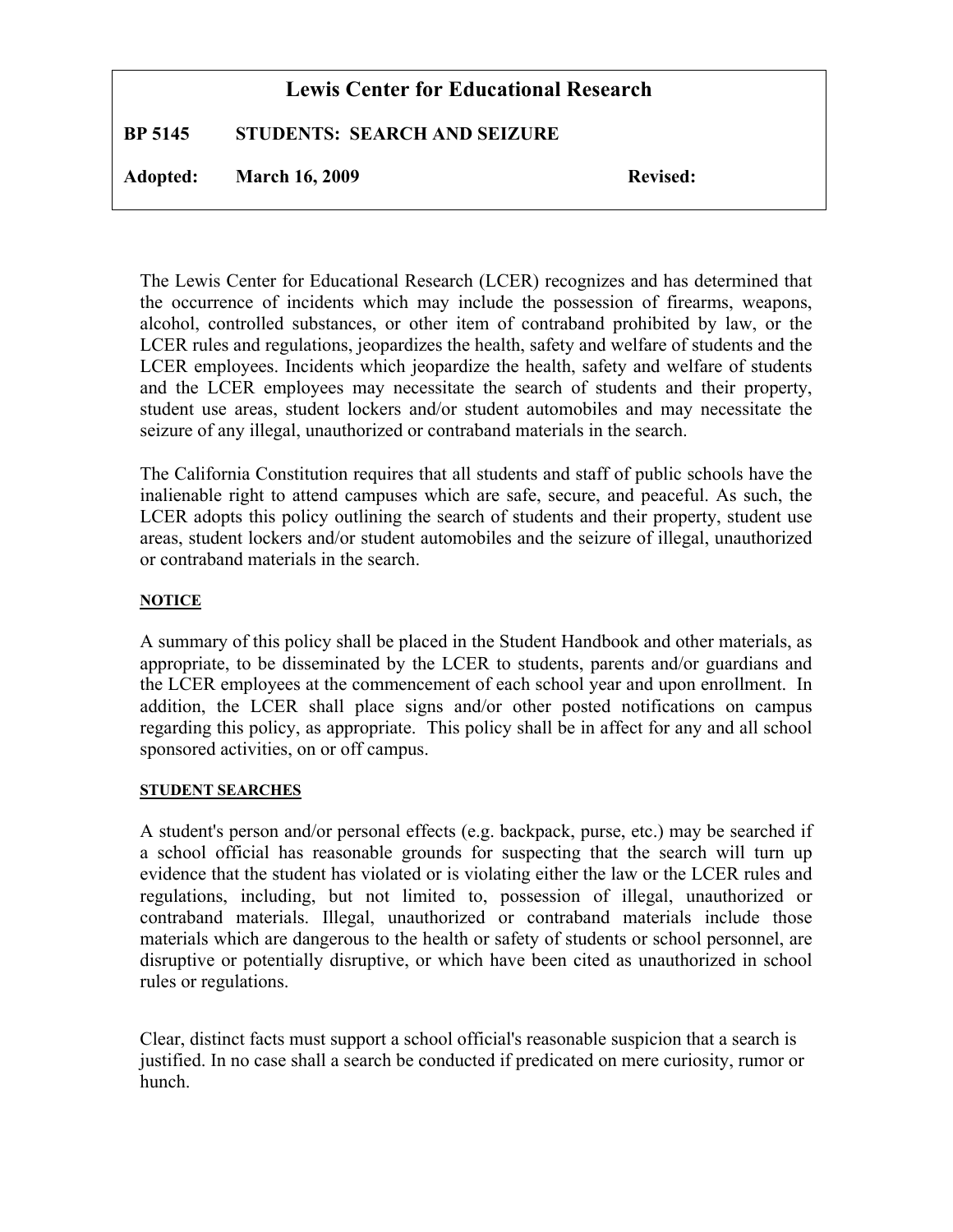Any search of a student and/or their personal effects shall be conducted by a school official of the same gender as the student and in the presence of another adult witness. The extent or scope of the search shall be reasonably related to the objectives of the search and not excessively intrusive in light of the age and sex of the pupil and the nature of the infraction. For example, if a school official has reasonable suspicion to believe that a student has on his or her person an item imminently dangerous to the student or others, a more intrusive search of the student's person may be conducted. In no case shall a strip search be conducted by school officials. These types of searches are prohibited by law and require a student to remove or arrange some or all of their clothing, and undergo the inspection of parts of the student's body.

A search of a group of students where no particular student within the group is suspected may be conducted only if there is reasonable suspicion of conduct imminently dangerous to students, others or school property.

## **STUDENT USE AREAS**

Student use areas, including, but not limited to, instructional and recreational space, are school property and remain at all times under the control of the LCER. Periodic general inspections of instructional space and other areas of the school may be conducted by school officials for any reason at any time without notice.

### **METAL DETECTORS**

Metal detectors may be used to search a student's person and/or personal effects whenever a school official has reasonable suspicion to believe that the student is in possession of a weapon. The search must be conducted by a school official.

Searches involving metal detectors shall be minimally intrusive and involve the use of neutral criteria for selection. Metal detectors shall not touch students during the search and students will only be required to open pockets or jackets if the wand is triggered. For example, if the metal detector goes off during a search, a school official shall have reasonable suspicion justifying a separate search of a jacket, backpack, etc.

## **CANINE SEARCHES**

School officials may use trained detection dogs in inspections for illegal, unauthorized or contraband materials in school facilities, grounds and school parking lots. All dogs must be accompanied by a qualified and authorized trainer who is responsible for the dog's actions and who can verify the reliability and accuracy in sniffing out contraband. Trained detection dogs may sniff lockers, student motor vehicles or other inanimate objects throughout school property. Such inspections are not considered searches and do not require reasonable suspicion.

An indication by the dog that illegal, unauthorized or contraband materials are present on school property shall constitute reasonable suspicion, authorizing school officials to